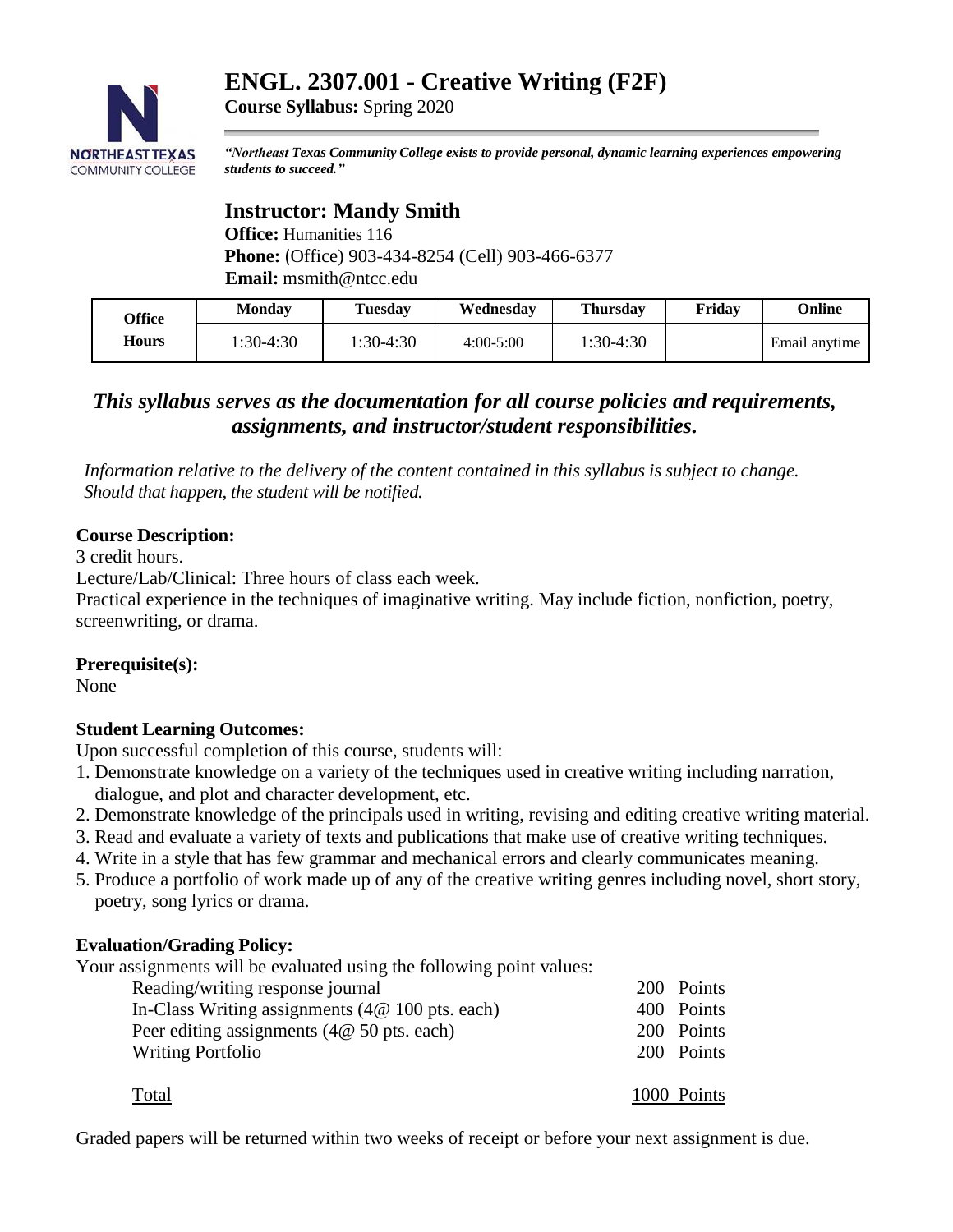#### **Required Instructional Materials:**

King, Stephen. *On Writing*

**Publisher:** Pocket Books **ISBN Number:** 13: 978-0743455961

**Optional Instructional Materials:**

None

#### **Minimum Technology Requirements:**

You will need access to a computer to complete the essay writing assignments for this class. You will be typing your essays and submitting the assignments through Blackboard.

#### **Required Computer Literacy Skills**:

Blackboard Learning Management System, Microsoft Word processing skills, email skills

#### **Course Structure and Overview:**

Creative Writing is an opportunity for students to develop their voices as creative writers. The course is designed to encourage individuals to compose various forms of creative writing and to offer feedback to the creative work of their fellow students. Students are able to cultivate their creative writing skills throughout the semester as they develop and create a portfolio of work.

Student Responsibilities:

Please try to make it to class on time. Also, always remember to bring paper and a writing utensil to each class. You will be reading and writing in class. You will not be successful in this class without the appropriate materials. If you prefer, you may also use your computer to write during our in-class writing activities.

Please don't engage in casual conversations during our lecture, discussion and group times or while we're working on in-class assignments. I reserve the right to act as necessary to maintain a productive class environment, including asking disruptive students to leave, and in extreme circumstances, dropping chronic disruptors from my course. I will not tolerate uncivil behavior toward other class members during class discussions. Uncivil behavior includes interrupting others while they have the floor, rude responses to the ideas expressed by others, and the use of racial, ethnic, sexual, gender, or religious slurs.

- Read all of the assigned reading material
- Participate actively and meaningfully in all group discussions
- Prepare and submit all writing assignments on time
- Attend class regularly

#### Assignments:

Conscientious and timely completion of assignments is essential for success in this writing course. All assignments except the reading and writing journal must be typed and submitted in class on the due date.

## Writing Assignments:

Please follow these instructions when writing your papers:

- Writing assignments should be typed in MLA format using Times New Roman 12 pt. font
- Double-space
- Pay close attention to spelling, grammar, and punctuation.
- Due dates for all reading and writing assignment will be assigned during class and will also be noted in the class calendar.
- Writing assignment rough drafts should be printed and brought to class for a peer review session on the due date. WEPA printing cards can be purchased in the NTCC bookstore. WEPA printers are located in the SUB and in the Learning Commons (library).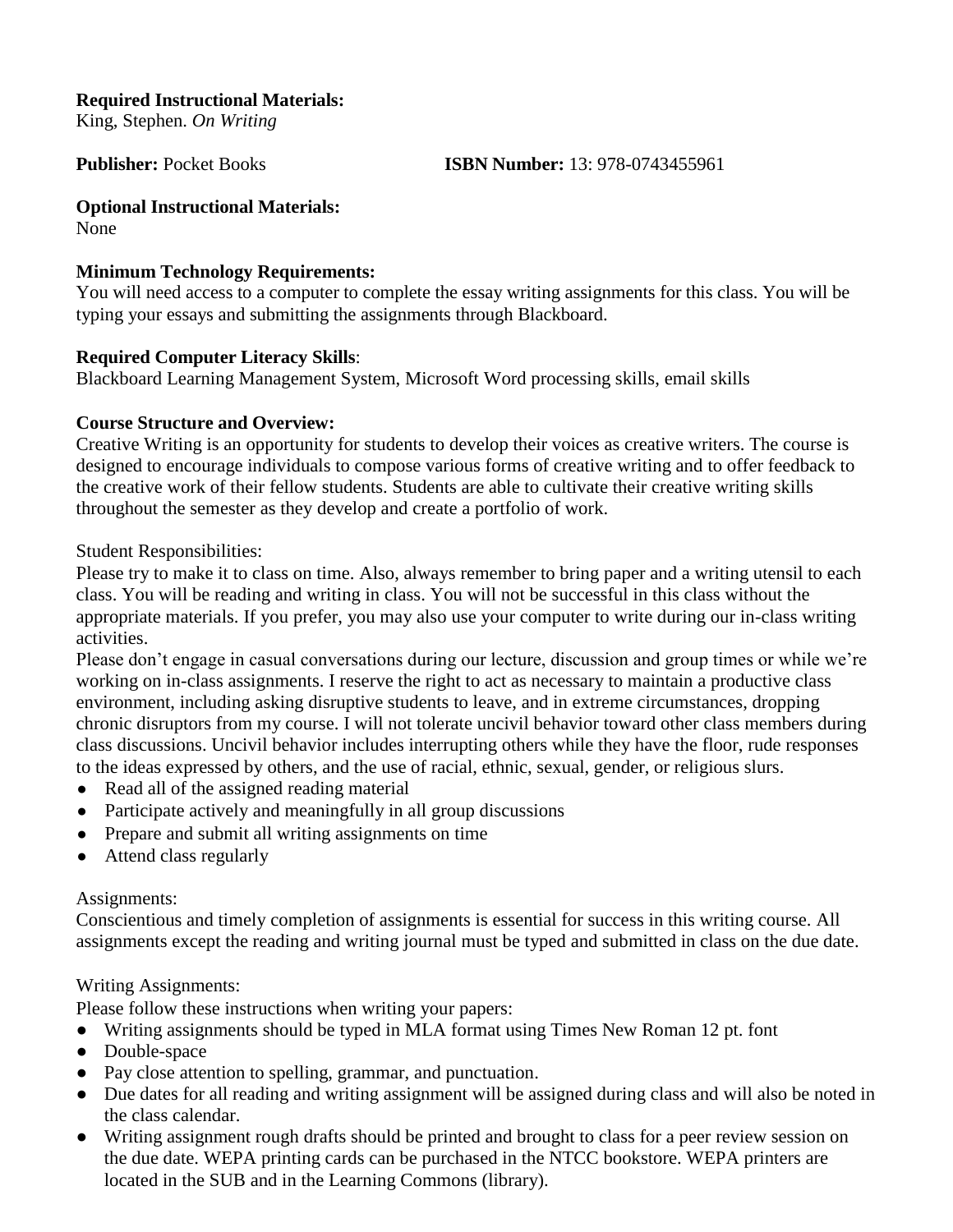- Final drafts will be submitted in class to the instructor unless you are told otherwise
- **Late papers are only accepted at the instructor's discretion. Emergency situations will be handled on an individual basis.**

#### Reading Assignments:

Students are expected to read all assigned material before coming to class. You will be required to respond in writing to readings in your writing journal and orally during class discussions. Failure to read and respond effectively to the reading assignments will affect your grade in the course.

#### **Communications:**

Office hours are listed on the top of the front page of this syllabus. I have also listed my cell phone. I do accept phone calls and text messages on my cell. Emails will be answered within 24 hours. Please note that NTCC email is the official form of communication used by the college.

## **Institutional/Course Policy:**

Attendance/Participation:

Attendance will be taken daily either orally or by a sign-in sheet. If you come to class late, it is your responsibility to make sure that the instructor counts you in attendance for that day. Students who miss more than five class periods will be subject to failure in this course.

#### Course Evaluations:

Toward the end of the course you will be asked to complete an online course evaluation. Students are encouraged to fill out an online evaluation for each of their courses. This will be your opportunity to share important feedback on each of the courses you take at NTCC and the faculty member who teaches the class. Please watch for info about the evaluation on your NTCC email account and make sure you participate in evaluating your experiences in the classroom.

## Withdrawal Policy:

It is your responsibility to drop a course or withdraw from the college. Failure to do so will usually result in a performance grade usually of "F."

## **NTCC Academic Honesty/Ethics Statement:**

NTCC upholds the highest standards of academic integrity. The college expects all students to engage in their academic pursuits in an honest manner that is beyond reproach using their intellect and resources designated as allowable by the course instructor. Students are responsible for addressing questions about allowable resources with the course instructor. Academic dishonesty such as cheating, plagiarism, and collusion is unacceptable and may result in disciplinary action. This course will follow the NTCC Academic Honesty and Academic Ethics policies stated in the Student Handbook. Refer to the student handbook for more information on these subjects.

#### **ADA Statement:**

It is the policy of NTCC to provide reasonable accommodations for qualified individuals who are students with disabilities. This College will adhere to all applicable federal, state, and local laws, regulations, and guidelines with respect to providing reasonable accommodations as required to afford equal educational opportunity. It is the student's responsibility to request accommodations. An appointment can be made with the Academic Advisor/Coordinator of Special Populations located in Student Services and can be reached at 903-434-8264. For more information and to obtain a copy of the Request for Accommodations, please refer to the special populations page on the NTCC websit[e.](http://www.ntcc.edu/index.php?module=Pagesetter&func=viewpub&tid=111&pid=1) 

## **Family Educational Rights and Privacy Act (FERPA)**:

The Family Educational Rights and Privacy Act (FERPA) is a federal law that protects the privacy of student education records. The law applies to all schools that receive funds under an applicable program of the U.S. Department of Education. FERPA gives parents certain rights with respect to their children's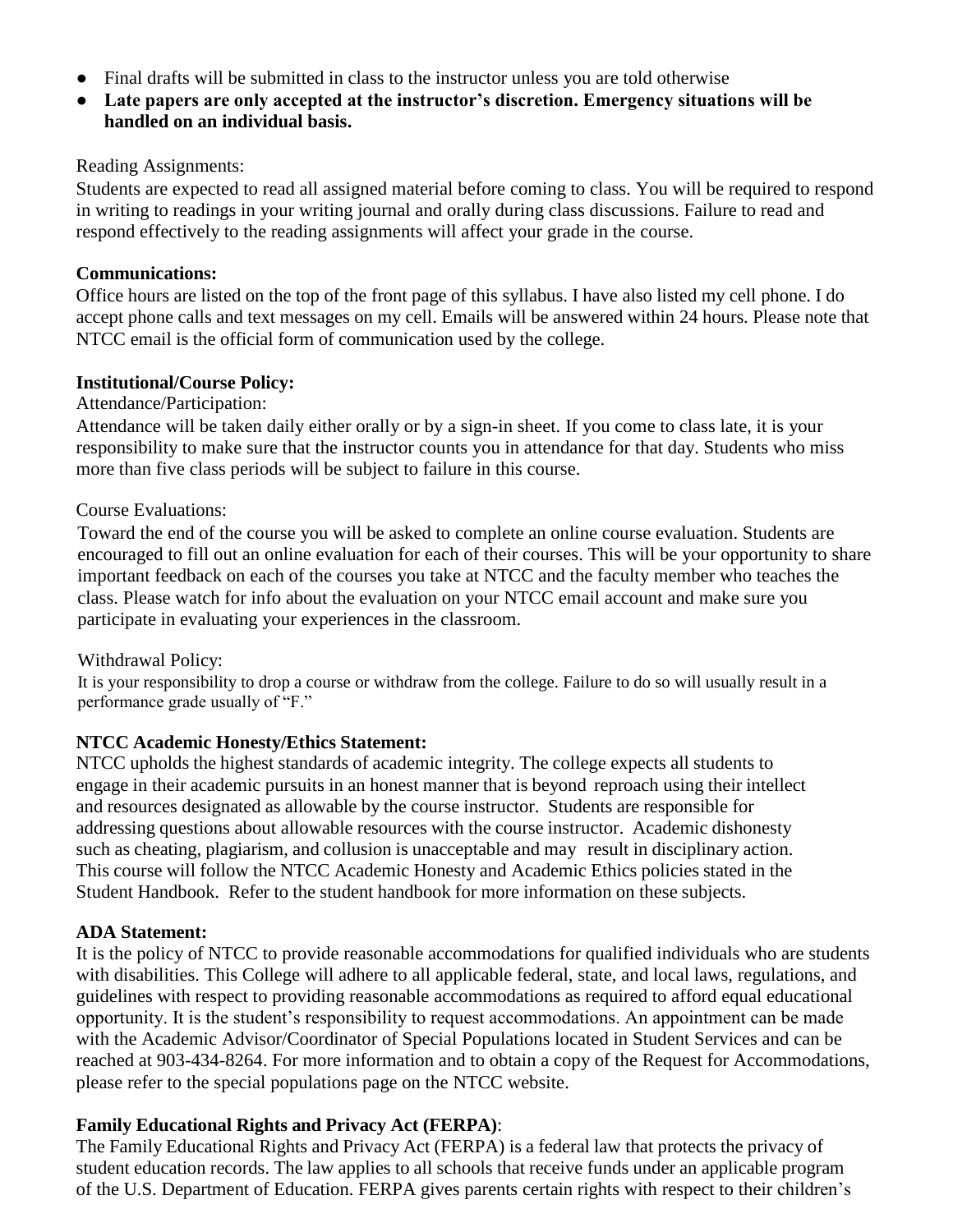educational records. These rights transfer to the student when he or she attends a school beyond the high school level. Students to whom the rights have transferred are considered "eligible students." In essence, a parent has no legal right to obtain information concerning the child's college records without the written consent of the student. In compliance with FERPA, information classified as "directory information" may be released to the general public without the written consent of the student unless the student makes a request in writing. Directory information is defined as: the student's name, permanent address and/or local address, telephone listing, dates of attendance, most recent previous education institution attended, other information including major, field of study, degrees, awards received, and participation in officially recognized activities/sports.

#### **Tentative Course Timeline (\*note\* instructor reserves the right to make adjustments to this timeline at any point in the term):**

Creative Writing– ENGL. 2307.001 Assignment Calendar Spring 2020

- Week 1 Welcome to the class-introductory writing assignment Course and Syllabus review Begin reading "On Writing" by Stephen King
- Week 2 **In-class writing prompt #1 assigned** Read, discuss and offer feedback on student writing for portfolio (in class) In-class discussion of "On Writing" excerpts
- Week 3 Continue reading "On Writing" **Peer review writing prompt assignment #1 (in class)** Read, discuss and offer feedback on student writing for portfolio (in class) Choose a Shel Silverstein poem, read and respond in reading/writing response journal In-class discussion of Shel Silberstein poems
- Week 4 **Submit in-class prompt writing assignment #1 (in class)** Read, discuss and offer feedback on student writing for portfolio (in class) In-class discussion of "On Writing" excerpts I**n-class writing prompt #2 assigned**
- Week 5 Read, discuss and offer feedback on student writing for portfolio (in class) Continue reading "On Writing" Choose a short story and read and respond in reading/writing response journal In-class discussion of short stories
- Week 6 Read, discuss and offer feedback on student writing for portfolio (in class)  **Peer review writing prompt assignment #2 (in class)** Continue reading "On Writing" Read a haiku and read and write about the poetry in reading/writing response journal In-class discussion of haiku
- Week 7 Choose a song and read and write about the lyrics in reading/writing response journal In-class discussion of song lyrics Continue reading "On Writing" Read, discuss and offer feedback on student writing for portfolio (in class) In-class discussion of "On Writing" excerpts
- Week 8 **Submit in-class prompt writing assignment #2 (in class)**